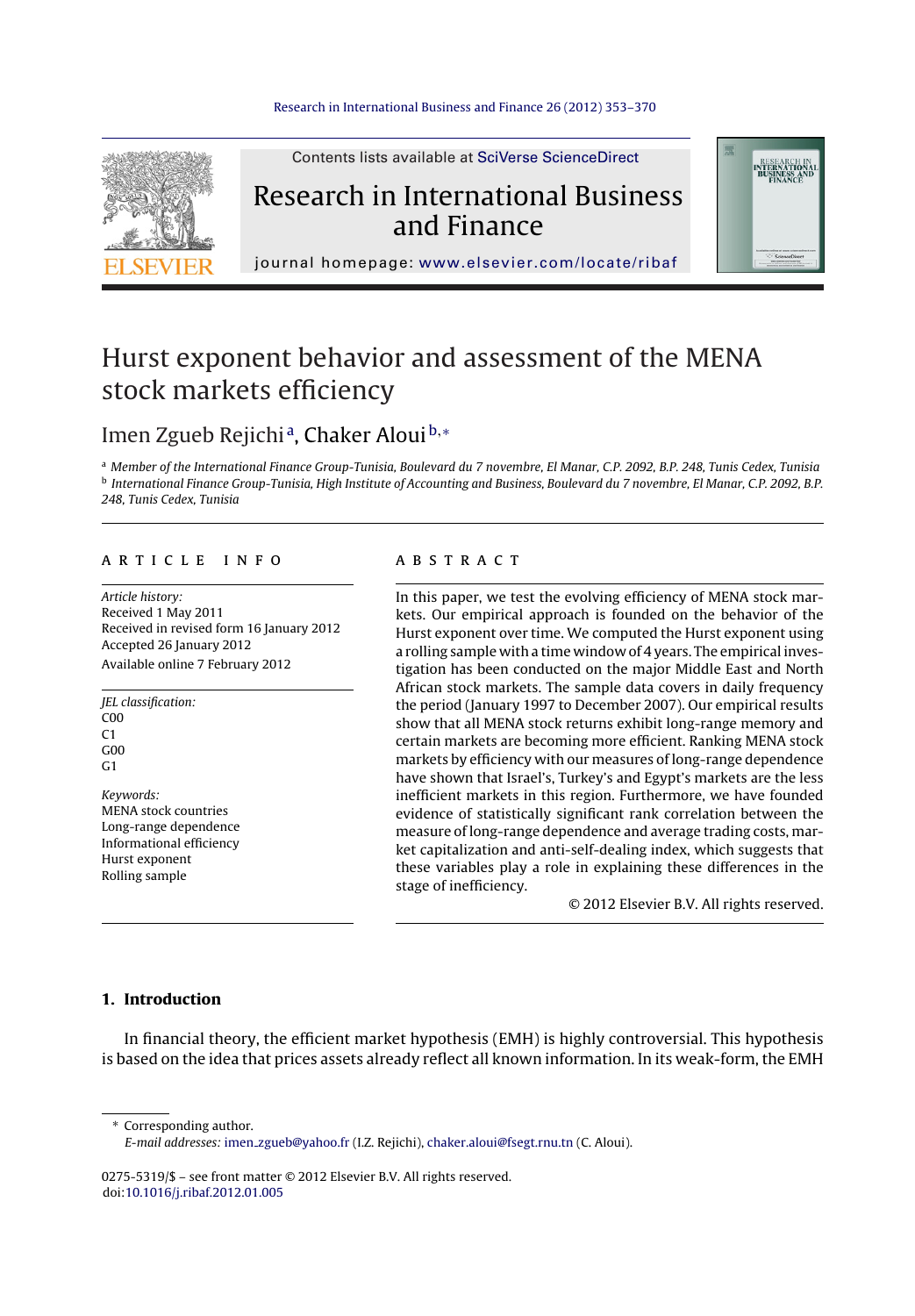stipulates that future prices cannot be predicted by analyzing the historical asset price. More explicitly, the WFEMH asserts that all past market prices are fully reflected in securities prices. Then, it is impossible to beat the market by using investment strategies based on historical share prices. More explicitly, the existence of autocorrelation between observations violates the WFEMH. However, if the short autocorrelation is accepted by defenders of the EMH, the long autocorrelation is widely rejected. Thus, there is a large body of the literature focused on the relationship between informational efficiency and long-range dependence. Empirical investigations have been conducted on both developed and emerging stock markets. They provided mixed evidence. Briefly speaking, we can range studies within two empirical approaches. The earlier studies including, [Hiemstra](#page--1-0) [and](#page--1-0) [Jones](#page--1-0) [\(1997\),](#page--1-0) [Liu](#page--1-0) et [al.](#page--1-0) [\(1999\),](#page--1-0) [Barkoulas](#page--1-0) et [al.](#page--1-0) [\(2000\),](#page--1-0) [Grau-Garles](#page--1-0) [\(2001\),](#page--1-0) and [Henry](#page--1-0) [\(2002\)](#page--1-0) are founded on a static efficiency for all the sample time series. As a result, a rejection of the WFEMH may reveal sub-periods in which the market is efficient. Then, the second approach is based on the study of changed level market efficiency over time. In fact, there are several factors that may cause several deviations in prices, such as unexpected events, limits to arbitrage, market imperfections and financial reforms. Even more, it is important to estimate an evolution efficiency approval of all changes in rules, regulations and technology markets. For this, many studies assessing stock market efficiency are introduced and important regularities between financial and physical data were down [\(Stanley](#page--1-0) et [al.,](#page--1-0) [1999;](#page--1-0) [Plerou](#page--1-0) et [al.,](#page--1-0) [2000\).](#page--1-0) Therefore, concepts and methods of statistical physics are increasingly being applied in economics.

The purpose of this paper is, therefore, to contribute to this literature by examining the behavior of efficiency of eleven MENA stock markets. We expect the assertion that the emerging stock markets are becoming less inefficient in these recent years due to the recent financial and institutional development. In this paper, we use the Hurst exponent behavior to study the long-range dependence of volatility's MENA stock markets over time. To our knowledge, this paper represents one of the first studies on Hurst exponent behavior and stock market informational efficiency in the context of MENA countries. All the previous studies were focused on developed and some emerging countries which did not include MENA equity markets.

The rest of the paper is structured as follows. In Section 2, we expose a brief review of previous studies. Our attention is focused on the literature that studies long-memory in MENA stock markets. In Section [3,](#page--1-0) we present the MENA stock markets tendency. Data description and methods are reported in Section [4.](#page--1-0) Empirical results are displayed in Section [5.](#page--1-0) The last section gives the summary and provides some concluding remarks.

#### **2. Previous review**

Several authors have proposed the Hurst exponent as a measure of stock market efficiency. More precisely, [Grech](#page--1-0) [and](#page--1-0) [Mazur](#page--1-0) [\(2004\)](#page--1-0) and [Cajueiro](#page--1-0) [and](#page--1-0) [Tabak](#page--1-0) [\(2004a,b,c\)](#page--1-0) are the first authors that have introduced the concept of the time-varying Hurst exponent to detect long time correlation in financial time series. [Grech](#page--1-0) [and](#page--1-0) [Mazur](#page--1-0) [\(2004\)](#page--1-0) applied this measure scaling exponent in a rolling window on the Dow Jones index and they argued that this exponent may be used to detect crisis. Moreover, [Cajueiro](#page--1-0) [and](#page--1-0) [Tabak](#page--1-0) [\(2004a,b\)](#page--1-0) have tested long-range dependence for eleven emerging countries and also for the US and Japan for the period running from January 1992 to December 2002. The authors suggested a rolling sample approach (with a window of four years) in order to analyze the dynamics of the Hurst exponent over time. Their results suggest that "Asian equity markets show greater inefficiency than those of Latin America (with the exception of Chile) and that developed market rank first in terms of efficiency" ([Cajueiro](#page--1-0) [and](#page--1-0) [Tabak,](#page--1-0) [2004c,](#page--1-0) [p.](#page--1-0) [349\).](#page--1-0) In other study, [Cajueiro](#page--1-0) [and](#page--1-0) [Tabak](#page--1-0) [\(2005\)](#page--1-0) have implemented the same time-varying Hurst exponent approach to squared and absolute stock returns in order to rank efficiency of 11 emerging countries from Asia and Latin America for the period (1991–2004). Their findings suggest that Argentina, Chile, Indonesia, the Philippines, Malaysia, Taiwan and Thailand have a downward trend in the Hurst exponent while India displays an upward trend in this time period [\(Cajueiro](#page--1-0) [and](#page--1-0) [Tabak,](#page--1-0) [2005,](#page--1-0) [p.](#page--1-0) [581\).](#page--1-0) According to these authors, Asian stock markets seem to be more efficient than those of Latin America ([Cajueiro](#page--1-0) [and](#page--1-0) [Tabak,](#page--1-0) [2005,](#page--1-0) [p.](#page--1-0) [671\).](#page--1-0) More recently, [Cajueiro](#page--1-0) [and](#page--1-0) [Tabak](#page--1-0) [\(2006\)](#page--1-0) analyzed the predictability in equity returns for the European transition markets. Employing the Hurst exponent, they found strong evidence of time varying long-range dependence in stock returns. [Da](#page--1-0) [Silva](#page--1-0) et [al.](#page--1-0) [\(2007\)](#page--1-0) implemented the time-varying